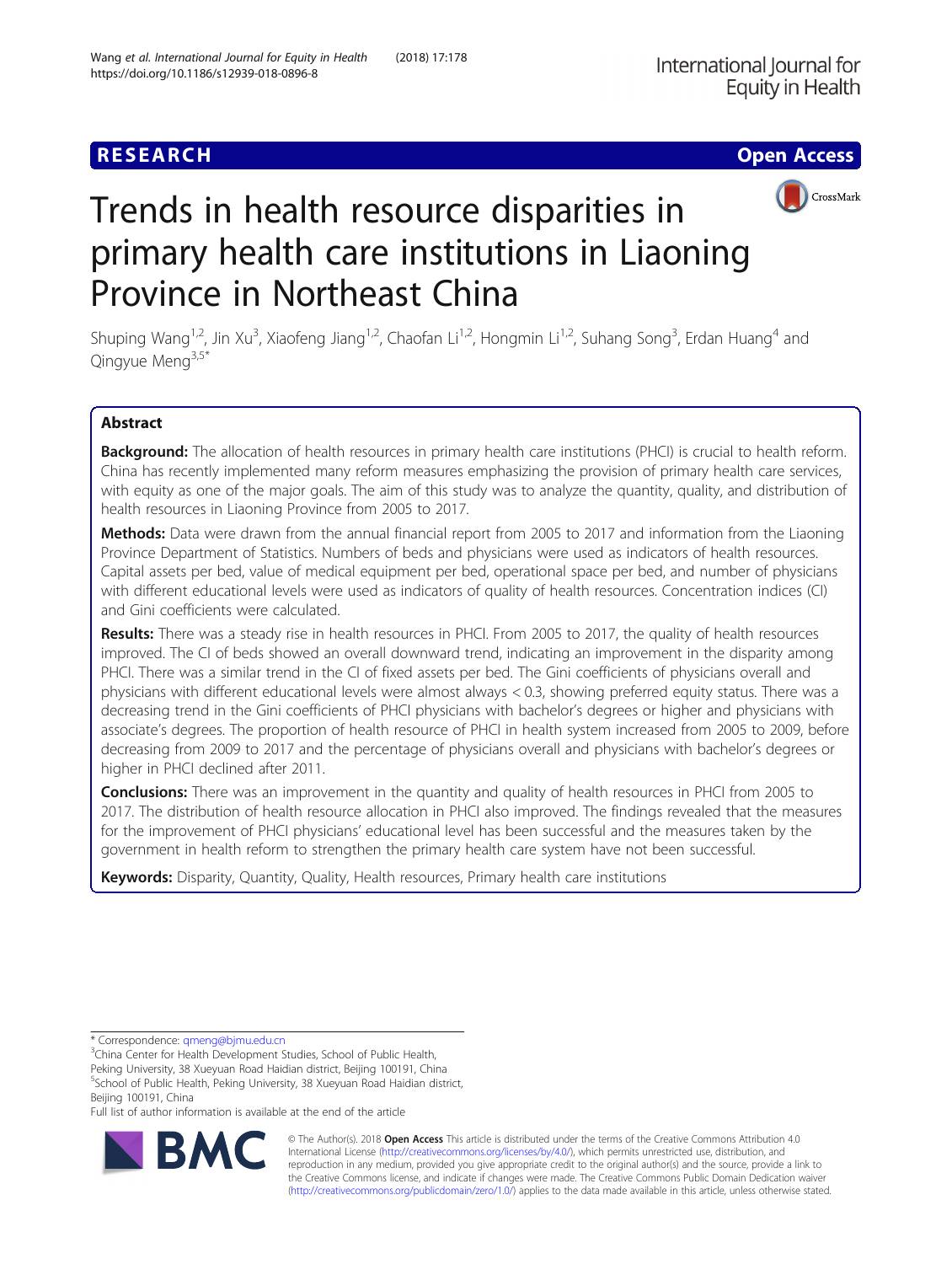# Background

Primary health care, as a basic health protection for people, is essential to the success and sustainability of health systems. In China, the primary healthcare system provides generalist clinical care and basic public health services. From ancient times to the present, primary health care has been considered the basis of a good health strategy [\[1](#page-6-0)]. Extensive reviews of the literature have shown that effective primary care is associated with improved access to health care services, better population health, reduced hospitalizations, more cost effectiveness, and enhanced equity [[2,](#page-6-0) [3\]](#page-6-0).

Health care access is recognized as a fundamental human right. The distribution of a health care delivery system is an important component of health care access. Equity is one of the basic principles of the allocation of health resources, and it is the basis for achieving fairness in the provision of health services [\[4](#page-7-0)]. Evidence indicates that access to primary health care can play a crucial role in promoting regional health equity [[5](#page-7-0)–[7\]](#page-7-0). The equitable allocation of health resources helps to deliver effective resources to those most in need and to ensure accessibility to basic health services and fairness for vulnerable populations  $[8]$  $[8]$  $[8]$ . Therefore, research on the fairness of health resource allocation in primary health care is of great significance for the realization of equity in basic health services [[9\]](#page-7-0).

Liaoning is a developed province in northeast China. In 2017, Liaoning ranked fourteenth (of 31 total provinces) for gross domestic product (GDP) per capita. Its permanent population as of 2017 was 43.89 million. Of this number, 67.37% are urban dwellers and the remaining 32.63% live in rural areas. Liaoning's population is aging, with 13.22% of the population aged over 65 years in 2017, representing a substantial increase from 9.76% in 2005. Population aging will result in an increase in the incidence of non-communicable diseases and demand for health care [[10](#page-7-0)–[12](#page-7-0)]. The structure of health resources in Liaoning Province is problematic, with an imbalance among regions [\[13](#page-7-0), [14](#page-7-0)] and between urban and rural areas [\[15\]](#page-7-0). Some studies have found that the quality of health workers in primary health care institutions (PHCI) was low and that the structure of health resources was unreasonable [\[16](#page-7-0)]. Therefore, from 2005 to 2017, the government took many measures to improve the primary care system and to enhance primary health care in the province.

A first aim was to strengthen primary health care by improving the imbalance in health resources through building and strengthening primary health care infrastructure, especially in rural areas. The government allocated significant funds to PHCI; for example, about 90 million renminbi (RMB) was invested in medical equipment for new township health centers [\[17\]](#page-7-0), and 509 million RMB was used to rebuild or upgrade one to three township health centers for each county and 154 community health centers. Remote and poor areas, places with high numbers of ethnic minorities, and endemic areas were targeted as priorities for investment [[18](#page-7-0)].

Second, the government took measures to increase quantity and improve quality in the health workforce in PHCI. From 2005 to 2017, the government recruited more than 10,000 physicians and registered nurses to meet the demand in township health centers. To improve the quality of health workers, the government provided an education promotion program and training programs for PHCI health personnel. For example, each year from 2008 to 2017, 4500 health technicians were selected from rural health institutions to receive academic education and earn a college or university diploma, with the provincial government covering all tuition costs. Until 2011, health technicians who already had associate's degrees were able to graduate from universities to receive the bachelor's degrees.

Some studies have explored inequity in resources and services within the primary care sector [[19,](#page-7-0) [20](#page-7-0)], and those studies have shown that the new health reform in 2009 promoted improving distribution in the number of health resource in PHCI among different provinces or cities [[21](#page-7-0)–[25\]](#page-7-0). However, other studies have found that the investment in the new health reform did not seem to lead to a successful primary care system [[26\]](#page-7-0). The recent reforms prioritize the development of good primary care based on the existing situation [[27\]](#page-7-0). Existing studies have analyzed the quantity and distribution of health resources in PHCI, but they have not analyzed changes in quality of health resources in PHCI. Therefore, the purpose of this study was to compare changes in the quantity, quality, and distribution of health resources in PHCI over 12 years (2005–2017) in Liaoning Province. The results of this study would be helpful to reflect effect of measures to improve the health resources in PHCI taken by the government and can be references for the government to formulate health policies for strengthening the primary health care system.

# Methods

# Data sources

We collected data on the total population, GDP per capita, and health resources in PHCI in 14 cities in Liaoning Province. The population and GDP per capita data were taken from the Liaoning Statistical Yearbook from 2006 to 2018. The data on the quality of beds were taken from the annual financial reports on PHCI from 2005 to 2017. Other data (including the numbers of physicians with different educational levels) were taken from the Department of Statistics of Liaoning Province.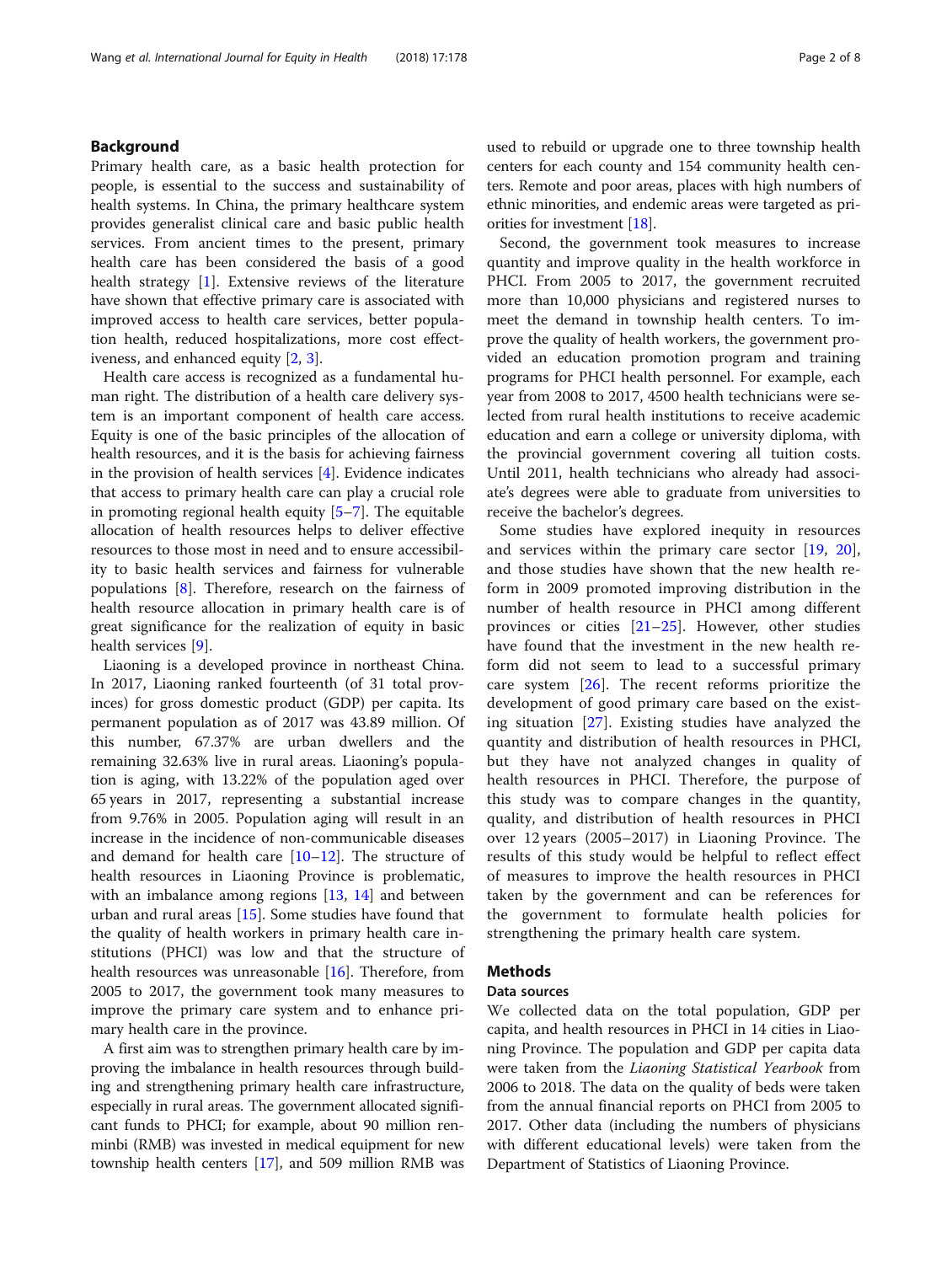# Measurements of inequity

The concentration index (CI) and the Gini coefficient have been identified as superior tools for measuring inequity [\[28](#page-7-0)]. The CI is defined as twice the area between the concentration curve (cumulative proportion of resources/services mapped onto the corresponding cumulative proportion of wealth) and the line of equality:  $C = 2\text{cov}(x,h)/\mu$ , where x is the fractional rank in terms of GDP per capita, h is the indicator for health resources and services, and  $\mu$  is the mean of the health indicator. C ranges from − 1 to 1: A value of zero indicates absolute equity, a negative value indicates a concentration of health resources or services among the poorer populations, and a positive value indicates a concentration of health resources or services among the richer populations. Because of limitations in data availability, we did not use standardization in estimating CI.

The Gini coefficient examines the distribution of health resources and services against population status [[29\]](#page-7-0). The Gini coefficient was calculated based on the Lorenz curve—a graphical representation of the function of the cumulative proportion of resources of ordered institutions mapped onto the corresponding cumulative proportion of their size. This reflects the ratio of the area of the Lorenz curve and the diagonal line to the whole area below the 45° line,

$$
S_1 = \frac{1}{2} \sum_{i=1}^{n} (Y_i + Y_{i+1}) X_{i+1} G = 2 \times (0.5 - S_1) \times S_1
$$

where  $S_1$  is the area bounded by the Lorenz curve,  $Y_i$  is the cumulative proportion of health resources  $(Y_0 = 0)$ , and  $X_{i+1}$  is the cumulative proportion of each group of the population or geographical area. G ranges from 0 to 1; a value of 0 indicates equitable distribution of resources or services, a value of less than 0.3 shows preferred equity status, a value of greater than 0.4 triggers an alert of inequity, a value exceeding 0.6 reflects a highly inequitable state [[30](#page-7-0)].

# Main indicators

McCollum's [[31](#page-7-0)] work has identified human resources for health, equipment, and facilities as constituting quality of primary care. Health personnel can be classified according to their educational background and qualification. In terms of educational level, health professionals can be divided into postgraduate or undergraduate (bachelor's degree or higher), junior college (associate /vocational degree), [\[32](#page-7-0)] and other (technical school or lower) [[33,](#page-7-0) [34\]](#page-7-0). In our study, "other" included health professionals with technical secondary school, high school, or lower educational levels. Because of the government's investment in infrastructure and medical equipment of PHCI, we used capital assets per bed [[35](#page-7-0), [36\]](#page-7-0), the value of medical equipment per bed [\[37\]](#page-7-0), and the operational space per bed  $[36, 38]$  $[36, 38]$  $[36, 38]$  $[36, 38]$  as indicators to assess the improvement in the quality of beds in PHCI.

The CI index was estimated with four indicators, including the number and quality of beds in PHCI, from 2005 to 2017. The Gini coefficient was estimated with four indicators gauging the number and quality of physicians in PHCI from 2005 to 2017. We analyzed the allocation of health resources from the perspective of population distribution. The specific definitions and criteria for health resources are described below.

Physicians included licensed physicians and assistant licensed physicians—those staff members with a "licensed physician" or "assistant licensed physicians" title on their medical practitioner certificate who worked in the field of medical prevention and health care. Those who worked in management were not included. Licensed physicians have bachelor's degrees or higher and majored in medicine at colleges or universities. Assistant licensed physicians are graduates of junior colleges, colleges, or universities and hold medical vocational degrees.

Beds in health care institutions refer to the actual number of beds in these institutions, including formal beds, simple beds, care beds, and beds that are being disinfected or repaired. Excluded here were neonatal beds, pre-delivery beds, observation beds, temporary beds, and beds for patients' accompanying family members.

In the present study, PHCI include urban community health centers (stations) and rural township health centers. These institutions are responsible for providing basic medical and public health services to community residents.

# Results

From 2005 to 2017, the number of beds per 1000 population increased from 0.63 to 0.91.The number of physicians in PHCI per 1000 population increased from 0.24 to 0.34. The specific values are shown in Fig. [1](#page-3-0).

The fixed assets of medical facilities represent the capital of the medical service system, and medical equipment and operational space constitute the basic environment for supplying health services. The value of capital assets per bed in PHCI increased more than three-fold from 2005 to 2017. Financial investment in upgraded medical equipment in PHCI has gradually grown, and the value of medical equipment per bed increased yearly. The PHCI/hospital ratio of fixed assets per bed increased from 2005 to 2011 but decreased noticeably in 2017. The PHCI/hospital ratio of the value of medical equipment per bed was about 0.24–0.32, and this showed an increasing trend. The PHCI/hospital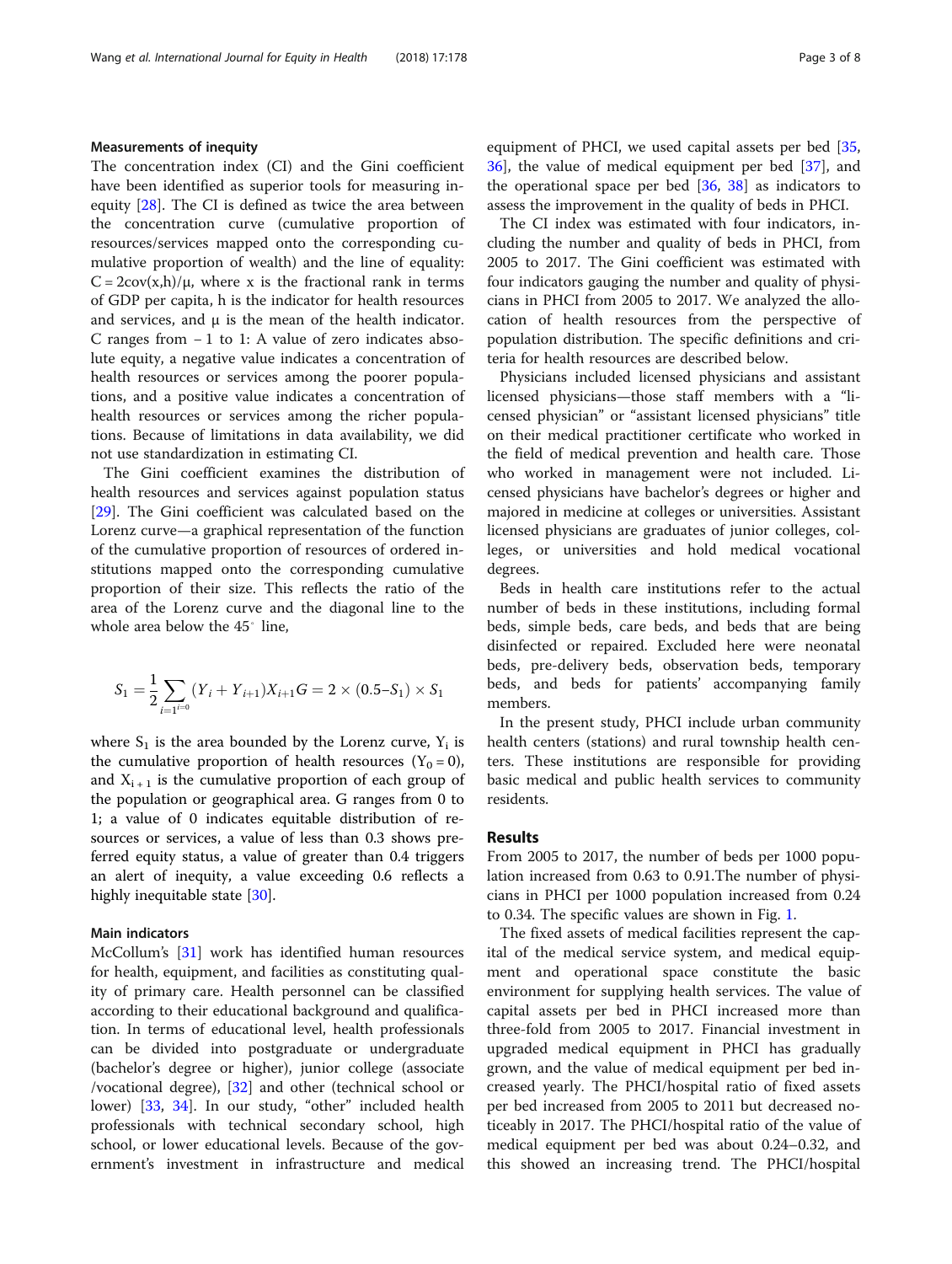<span id="page-3-0"></span>

ratio of operational space per bed showed a similar trend as the ratio of fixed assets per bed. The specific values are shown in Table 1.

For physicians' education level, the number of physicians with bachelor's degrees or higher per 1000 population exhibited an increasing trend from 2005 to 2017. The number of physicians with associate's degrees per 1000 population showed a similar trend as that observed for physicians with bachelor's degrees or above. Physicians with bachelor's degrees or above accounted for 17.01% of all physicians in 2017, an increase from only 6.20% in 2005. The percentage of physicians with associate's degrees also increased, from 34.30% in 2005 to 43.99% in 2017 (Fig. [2](#page-4-0)).

The CI of value of medical equipment per bed in PHCI was high (ranging from 0.114 to 0.121). The CI value of fixed assets per bed in PHCI ranged from 0.118 to 0.073 and showed a decreasing trend. The CI of value of medical equipment and value of fixed assets per bed was a positive value, which indicated a concentration of the quality of beds among the richer populations. The

Table 1 Time trends in the quality of beds in PHCI from 2005 to 2017

| Year | Capital assets per<br>bed(10.000RMB) |                        | Value of medical<br>equipment per<br>bed(10.000RMB) |                        | Operational space<br>per bed(m <sup>2</sup> ) |                        |
|------|--------------------------------------|------------------------|-----------------------------------------------------|------------------------|-----------------------------------------------|------------------------|
|      | PHCI                                 | PHCl/hospital<br>ratio | PHCI                                                | PHCl/hospital<br>ratio | PHCI                                          | PHCl/hospital<br>ratio |
| 2005 | 3.30                                 | 0.28                   | 1.28                                                | 0.24                   | 43.24                                         | 0.81                   |
| 2007 | 4.83                                 | 0.35                   | 1.37                                                | 0.21                   | 45.25                                         | 0.83                   |
| 2009 | 5.64                                 | 0.37                   | 1.78                                                | 0.24                   | 43.60                                         | 0.86                   |
| 2011 | 7.62                                 | 0.42                   | 2.93                                                | 0.32                   | 45.44                                         | 0.89                   |
| 2013 | 8.50                                 | 0.33                   | 3.63                                                | 0.32                   | 46.39                                         | 0.83                   |
| 2015 | 9.50                                 | 0.32                   | 4.15                                                | 0.32                   | 46.44                                         | 0.84                   |
| 2017 | 10.92                                | 0.32                   | 4.98                                                | 0.32                   | 46.56                                         | 0.84                   |

CI value of operational space per bed increased slightly, ranging from − 0.051 in 2005 to 0.028 in 2017. The CI value of beds per PHCI was small, ranging from − 0.06 to − 0.148), which indicated a concentration of the quantity of beds towards the poorer populations and there was good wealth-related equality in this indicator (Fig. [3a](#page-4-0) and Additional file [1](#page-6-0)).

From 2005 to 2017, the Gini coefficients for the number of physicians per 1000 in PHCI ranged from 0.119 to 0.177 overall. This range was 0.4492–0.2592 for the number of physicians with bachelor's degrees or higher, 0.2842–0.2031 for the number of physicians with associate's degrees, and 0.2233–0.2706 for the number of phy-sicians with other degrees (Fig. [3b](#page-4-0) and Additional file [2](#page-6-0)). The Gini coefficients for the numbers of physicians with bachelor's degrees or higher and with associate's degrees showed a decreasing trend, demonstrating an improvement in the distribution of high-quality physicians.

Figure [4](#page-5-0) depicts changes over time in the percentages of health resources in PHCI. The proportion of all physicians working in PHCI increased from 16.10% in 2005 to 20.93% in 2009, followed by a decrease to 18.62% in 2017. The percentage of beds in PHCI showed a decline, despite an increase from 15.86% in 2005 to 18.87% in 2009. The percentage of physicians with bachelor's degrees or higher increased from 2005 to 2011, followed by a decrease until 2017. From 2005 to 2017, there was also an increase in the percentage of physicians with associate's degrees (Fig. [4\)](#page-5-0). From 2005 to 2009, the percentage of physicians in PHCI increased by 4.83%, and the proportion of beds in PHCI increased by 3.01%. From 2009 to 2015, the percentage of physicians in PHCI decreased by 2.31%, and the percentage of beds in PHCI decreased by [4](#page-5-0).18% (Fig. 4).

# **Discussion**

This study analyzed trends in the quantity and quality of beds and physicians in PHCI, finding an increasing trend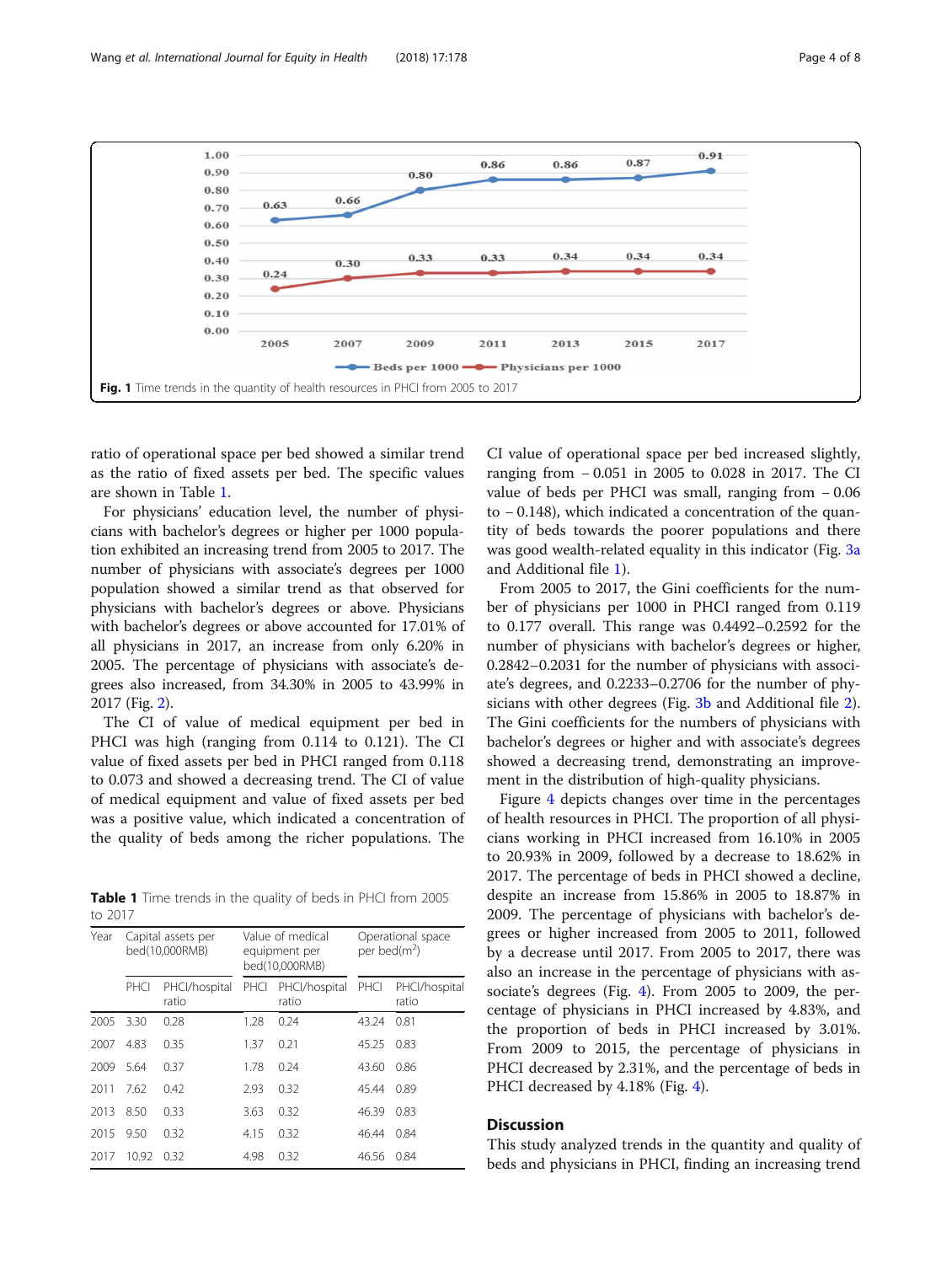<span id="page-4-0"></span>

in the number of beds and physicians. However, there was a decreasing trend in the percentages of beds and physicians in PHCI after the health reform, after these percentages generally increased from 2005 to 2009. There was a trend toward improvement in the quality of beds and physicians and in disparities in the quality of beds and physicians across different cities.

First, the study found a steady rise in the number of health resources in PHCI. This result was similar to the findings of Zhang [[25](#page-7-0)] and Xu [\[24\]](#page-7-0). On the demand side, expanding health insurance coverage in Liaoning Province may explain this result. Together, the NCMS (New Cooperative Medical System), the urban-based basic medical insurance scheme, and the Urban Employee Basic Medical Insurance program covered more than 99% of the population in 2017, representing an increase from 40.1% of the population in 2005. The hospitalization rate for NCMS enrollees increased from 0.95 to 11.78% from 2005 to 2017 in Liaoning Province. Other previous studies [\[39,](#page-7-0) [40](#page-7-0)] have reported similar results, indicating that the introduction of the NCMS has increased the use of inpatient and outpatient health services. On the supply side, an increase



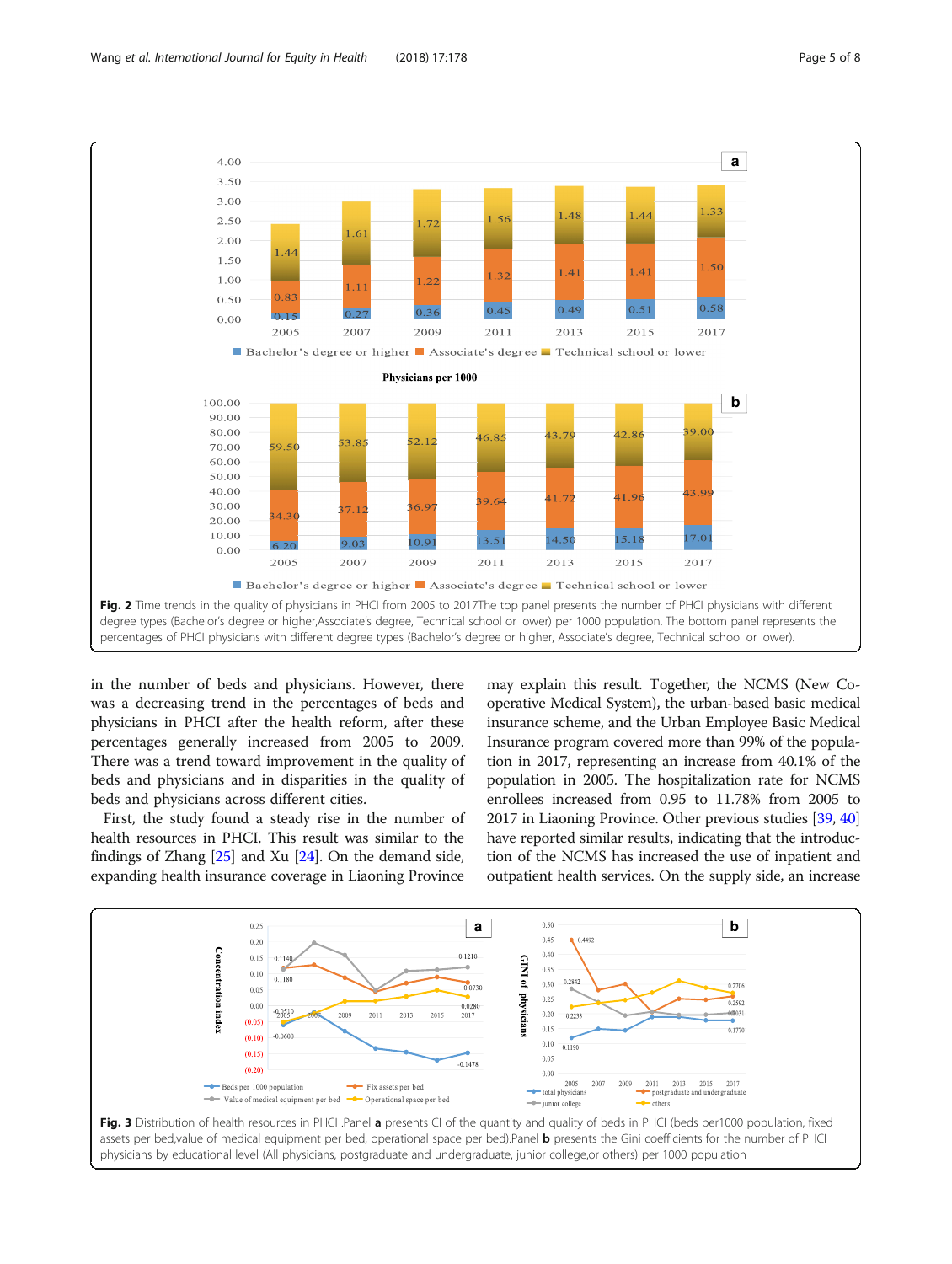<span id="page-5-0"></span>

in the number of urban community health centers caused an increase in the numbers of beds and physicians from 2005 to 2017. After the health reform, the government recruited more than 10,000 physicians and registered nurses to meet the demand for township health centers.

Second, the present study found improvements in the quality of beds and physicians. From 2005 to 2017, the government made financial investments in infrastructure and updated medical equipment in PHCI. In a previous study, many interviewees in PHCI described medical equipment in PHCI as important for gaining the trust of residents and for retaining staff [[41\]](#page-7-0). Thus, improvements of the quality of health resources may improve the environment in PHCI. The government also sponsored a free education upgrade program for health professionals in PHCI. This program might have driven the increase in the numbers of health professionals in PHCI with bachelor's degrees or higher and with associate's degrees. All of these measures, including capital assets per bed, value of medical equipment per bed and the number of physicians with bachelor's degrees or higher, indicate the improvement of the quality of health resources.

Third, the CI of beds showed an overall downward trend, indicating an improvement in the disparity in PHCI beds across different cities—a result also found by Liu [\[42](#page-7-0)]. There was a similar trend in the CI of fixed assets per bed. One reason for this was that the government investment in infrastructure and medical equipment came from central and provincial governments and prioritized investment in lower-income regions. The Gini coefficients for physicians overall and physicians with different educational levels were less than 0.3, except for physicians with bachelor's degrees or higher in 2005, which showed preferred equity status. The Gini index for PHCI physicians with bachelor's degrees or higher and for physicians with associate's degrees decreased from 2005 to 2017, indicating a continuous improvement in the equity of the health workforce allocation. This result was consistent with the findings of other studies [[43](#page-7-0)–[45](#page-7-0)]. Free adult education for health professionals in

PHCI with bachelor's or associate's degrees gave priority to participants from lower-income areas, ethnic minorities, and those working in resource-poor areas. Admission score for those participants added 20 points. Another reason for this finding is the salary reform. Many health workers in wealthier areas found that the salary reform reduced their income and this may promote "brain drain" among health professionals in PHCI. This finding was similar to the re-sults of a previous study [[46](#page-7-0)].

Fourth, the present study's findings regarding the percentages of health resources in PHCI indicated the role of the primary health care system. We observed declining trends in the percentages of beds and physicians found in PHCI after the health reform, followed by an increase from 2005 to 2009. This result was similar to findings reported by Wu [\[47](#page-7-0)] and Zhang [[48](#page-7-0)]. On the demand side, one reason for this finding may be that the implementation of the universal medical insurance system contributed to an increase in the numbers of physicians and beds in the health system [\[49](#page-7-0), [50\]](#page-7-0). Another explanation for the finding is that patients do not trust PHCI because of shortages of primary care practitioners and medical facilities [\[1](#page-6-0), [51\]](#page-7-0), which has led to increasing numbers of urban residents preferring to go to large hospital centers, irrespective of the nature of the disease they have. One explanation for this finding on the supply side may be the establishment of an essential medicines program for PHCI; the low prices of some drugs have eroded profits to such an extent that drug companies are unwilling to produce and deliver them [\[52](#page-7-0), [53](#page-7-0)]. This has led to the lack of availability of some drugs at township level. This situation has driven patients to the more expensive county hospitals, leaving beds and equipment in PHCI unused [\[39](#page-7-0)]. Another explanation for this finding was salary reforms for PHCI, which introduced fixed salaries for township health workers set by the local government. These reforms led to the loss of income from drug sales, leaving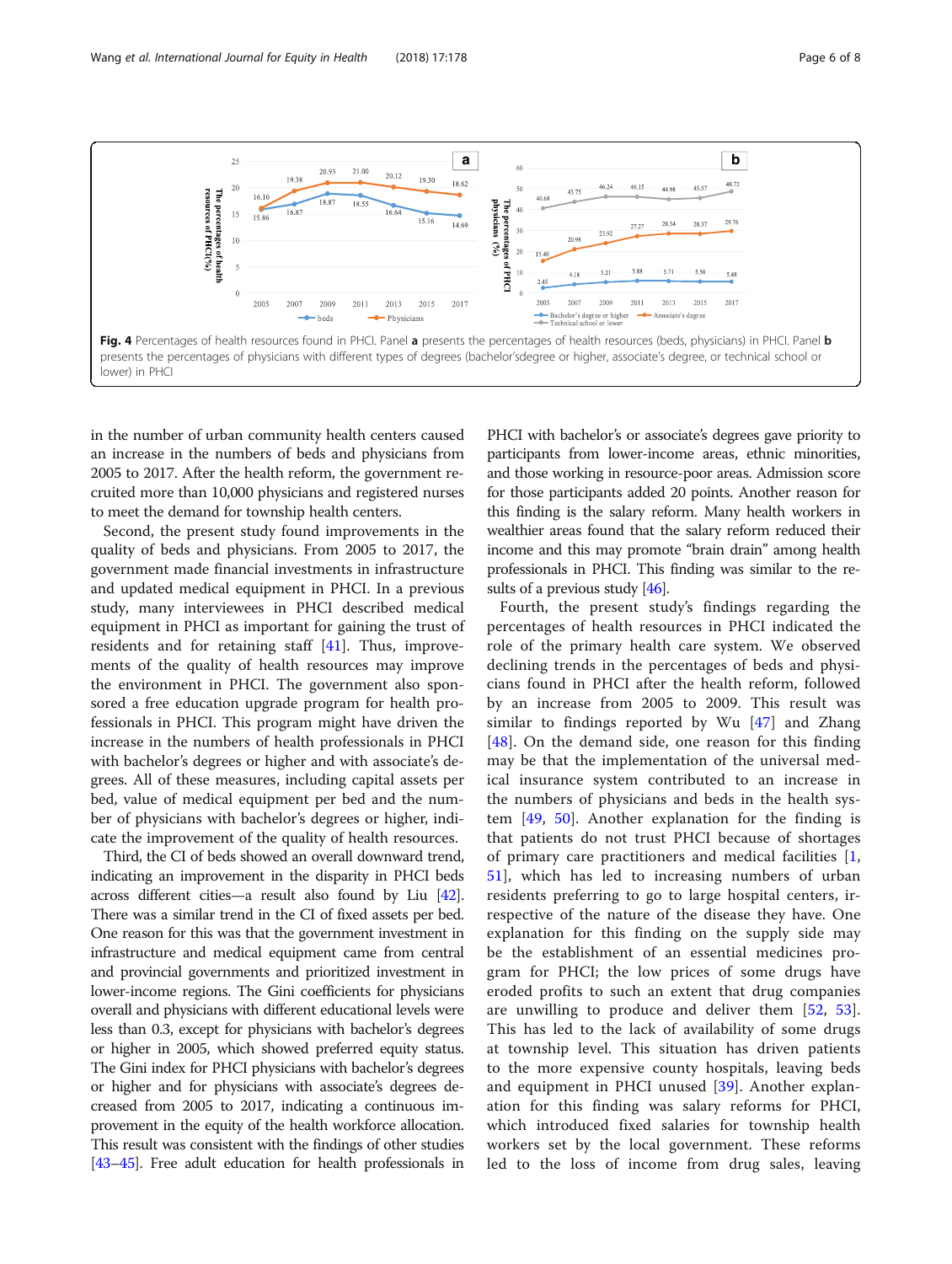<span id="page-6-0"></span>health workers with salaries equivalent to the salaries of secondary school teachers. The salary reforms have contributed to the challenge of recruiting and retaining rural doctors, jeopardizing the primary reform goal of strengthening primary care [[46\]](#page-7-0). The lack of medicines and these salary reforms caused many PHCI to stop providing inpatient services, which caused health technicians to leave to work at larger hospitals. This result is similar to the results of research conducted by Fu  $[54]$  $[54]$  and Xu  $[46]$ . A final explanation for this finding was that hospitals and PHCI competed for patients. Hospitals tended to expand their scale and services to attract more patients and more profit, so more resources have been poured into hospitals, further exacerbating the disparities between hospitals and PHCI [\[55](#page-7-0)].

The present study had several limitations. First, the disaggregated data used in this manuscript can only reflect the health resource allocation status at the cut-off point of this work. It was not possible to provide a complete reflection of the whole picture. Second, although some studies have found that village doctors serve as the backbone of the medical system, providing basic medical care and public health services, we were unable to examine village clinics' role in the primary health care system because of the lack of the data on village doctors and their educational level. Third, in this study, we chose indicators for the quality of health resources rather than indicators of the quality of health services. Interview results in previous work suggest that training programs for health technicians have improved health workers' abilities, but this situation could not be shown completely in the present study. Finally, many measures for strengthening PHCI have been implemented from 2005 to 2017, and future research should assess the effect of each of these measures on the distribution of health resources.

# Conclusions

Based on the analysis above, we find that the quantity and quality of health resources in PHCI improved in Liaoning Province from 2005 to 2017. According to the analysis of CI and the Gini index, the distribution of health resources improved gradually. The findings revealed that the measures for the improvement of PHCI physicians' educational level has been successful. However, the proportions of total beds and physicians found in PHCI decreased after the health reform, demonstrating that the measures taken by the government to strengthen the primary health care system were not successful. Therefore, to successfully strengthen the primary health care system, policies should not pay attention only to medical equipment, facilities, and the health workforce; they should also focus on the "software," such as skills, teamwork, operational model, and a culture of cooperation among staff members.

[Additional file 1:](https://doi.org/10.1186/s12939-018-0896-8) The trends of CI of quantity and quality of beds in PHCI from 2005 to 2017 (DOC 202 kb) (DOCX 14 kb) [Additional file 2:](https://doi.org/10.1186/s12939-018-0896-8) The trends of GINI coefficients of quantity and quality

of physicians in PHCI (DOCX 14 kb)

#### Abbreviations

CI: Concentration Index; GDP: Gross Domestic Product; NCMS: New Cooperative Medical System; PHCI: Primary Health Care Institutions; RMB: Renminbi

#### Acknowledgements

The authors acknowledge Jie Xue and Zhiqiang LI of center for health statistics and information of Liaoning for his highly professional support to this project. The study was supported by Liaoning Provincial Health **Department** 

#### Funding

Funding information is not applicable.

#### Availability of data and materials

The datasets and/or analysed during the current study are available from the corresponding author on reasonable request.

#### Authors' contributions

WSP, MQY, HED, JXF and LHM were involved in the design of the study. WSP collected and analyzed the data. SSH and LCF helped with the analysis. WSP wrote the manuscript while MQY read and revising the manuscript. XJ critically commented and revised the paper. The final version submitted for publication was read and approved by all authors.

### Ethics approval and consent to participate

Informal consent was obtained for all study participants and government permission received prior to data collection.

#### Consent for publication

Individual level data is not published in this manuscript.

#### Competing interests

The authors declare that they have no competing interests.

#### Publisher's Note

Springer Nature remains neutral with regard to jurisdictional claims in published maps and institutional affiliations.

#### Author details

<sup>1</sup>School of Health Care Management, Shandong University, 44 Culture Road, Li Xia District, Jinan 250012, Shandong Province, China. <sup>2</sup>NHC Key Laboratory of Health Economics and Policy Research(Shandong University), No 44 Wenhua Rd, Mailbox 128, Jinan 250012, Shandong, China. <sup>3</sup>China Center for Health Development Studies, School of Public Health, Peking University, 38 Xueyuan Road Haidian district, Beijing 100191, China. <sup>4</sup> China National Health Development Research Center, 38 Xueyuan Road Haidian district, Beijing 100191, China. <sup>5</sup>School of Public Health, Peking University, 38 Xueyuan Road Haidian district, Beijing 100191, China.

## Received: 28 August 2018 Accepted: 20 November 2018 Published online: 04 December 2018

#### References

- 1. Cheng J, Yuan Y, Lu W, Yang L. Primary health care in China: is China's health reform for the whole nation? Prim Health Care Res Dev. 2017;18(04): 398–403.
- 2. Hung LM, Rane S, Tsai J, Shi L. Advancing primary care to promote equitable health: implications for China. Int J Equity Health. 2012;11:2.
- 3. Li H, Liu K, Gu J, Zhang Y, Qiao Y, Sun X. The development and impact of primary health care in China from 1949 to 2015: a focused review. Int J Health Plann Mgmt. 2017;32(3):339–50.